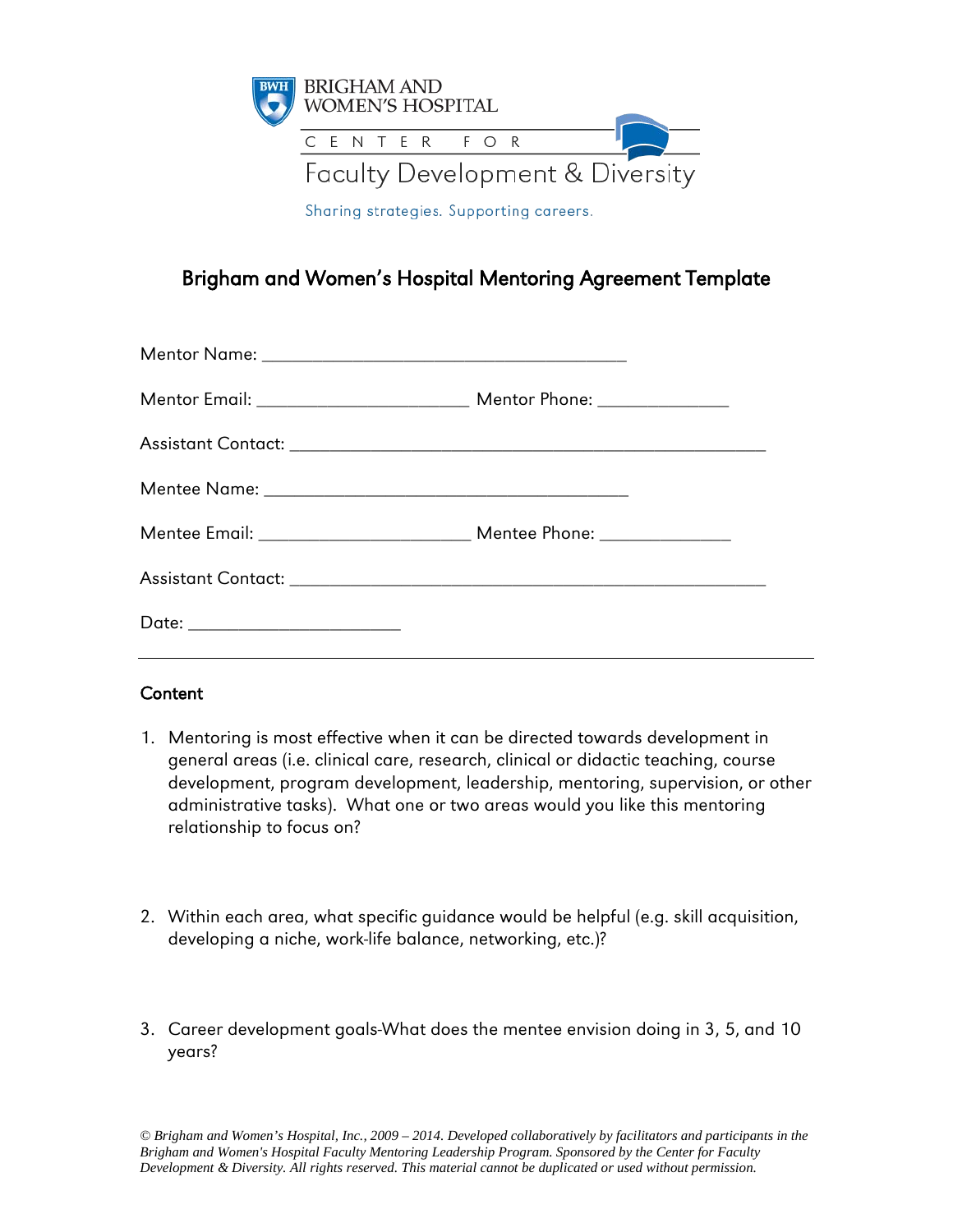4. What metrics can be measured to indicate that this is a successful mentor/mentee relationship (e.g. number of papers, number of invited lectures, development of recognized niche)? What time table can be assigned to the achievement of these metrics?

### **Logistics**

- 1. Mentoring works best when both parties agree on the optimal method of contact (e.g. email, phone, in person). What type of contact works best for you?
- 2. For in-person meetings, it's helpful to characterize the basic elements. Consider the following:
	- a. How often will you meet?
	- b. How long will meetings last?
	- c. Where will the meetings take place?
	- d. Who will be responsible for scheduling meetings?
	- e. How much notice should the mentee provide the mentor ahead of meetings or requesting review of a project?
- 3. Acknowledging that certain periods during the year are busier for mentor and mentee, are there certain times (months or specific dates) in the next academic year that will be more difficult? (e.g. months on clinical service, specific meetings or vacations, grant deadlines)

4. Mentoring relationships frequently come to a point where the relationship is less "intense". Are there known "transition points" to this mentoring relationship (e.g. once a niche is "developed", known end of fellowship or grant, etc.)?

5. How frequently will the mentoring relationship/agreement be reviewed?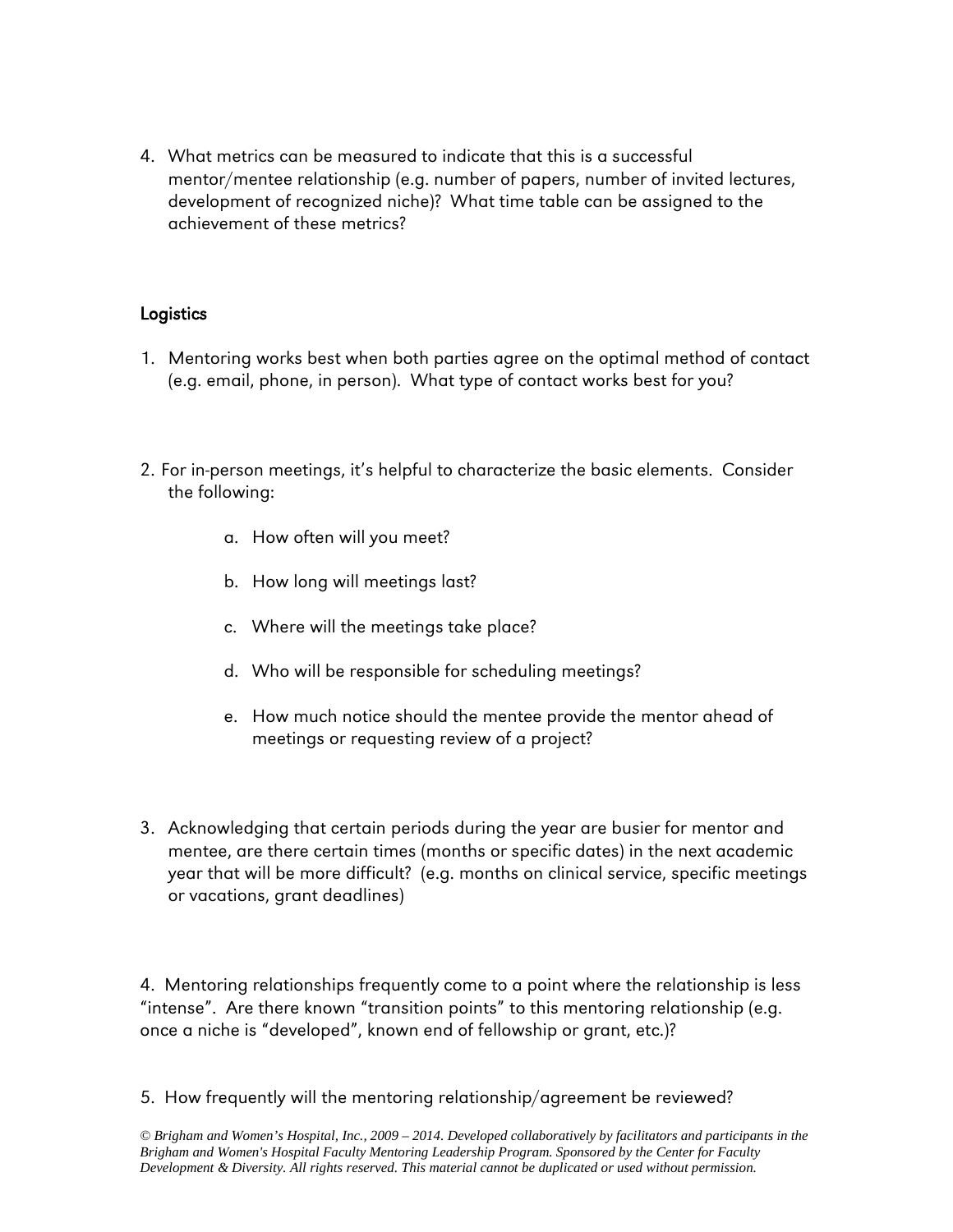#### **Other**

1. Mentoring frequently work best when mentoring networks are established with a number of individuals who can mentor in their area of expertise. Has the mentee (or mentor) identified other people who are part of this network? Consider listing these individuals.

#### Mentee and Mentor Expectations

1. Specific expectations the mentor has of the mentee:

2. Specific expectations the mentee has of the mentor: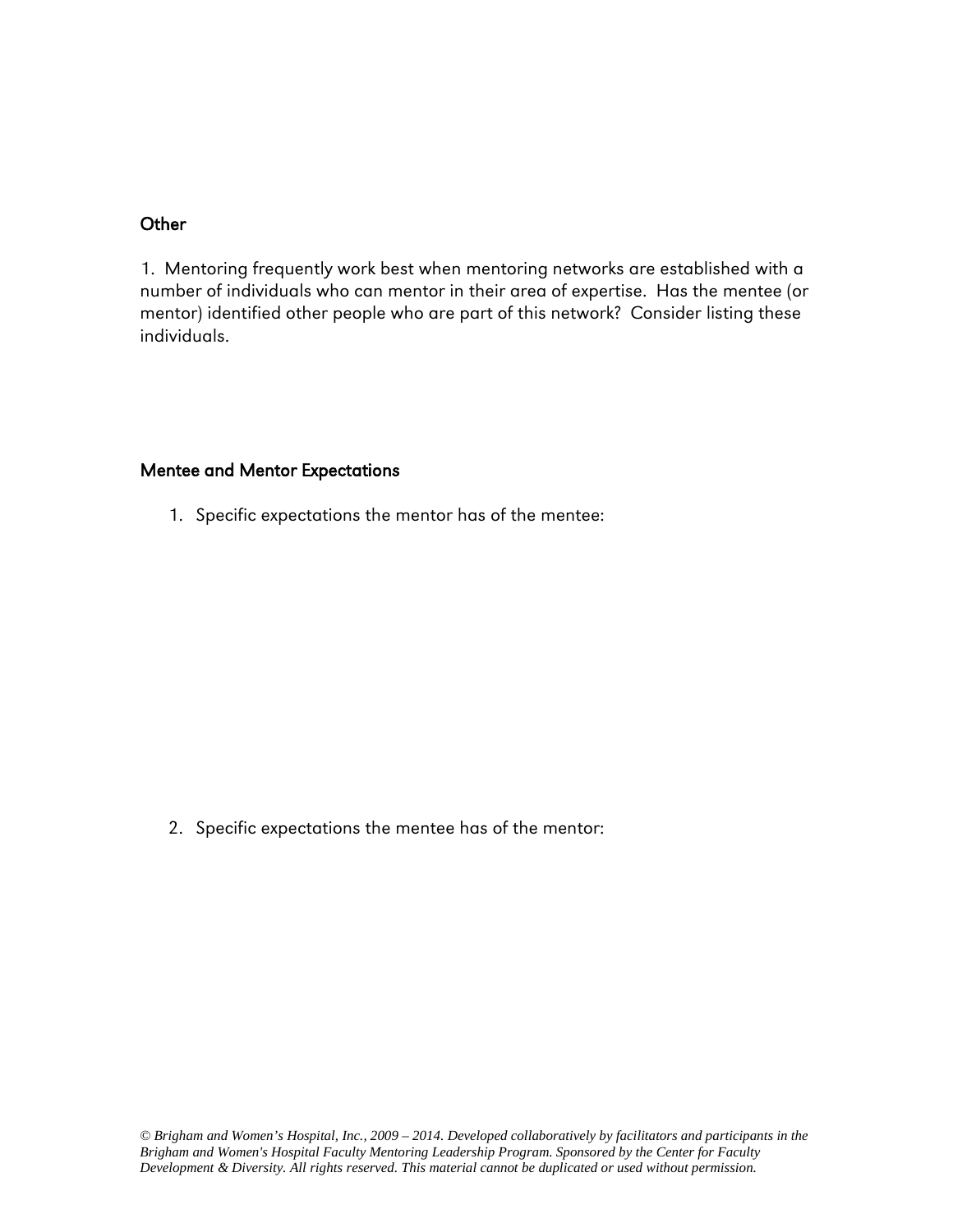3. Resolution process if problems arise:

4. Authorship rules for any academic publications produced from projects worked on jointly between the mentor and mentee:

5. Identified metrics for assessing the success of the mentoring relationship: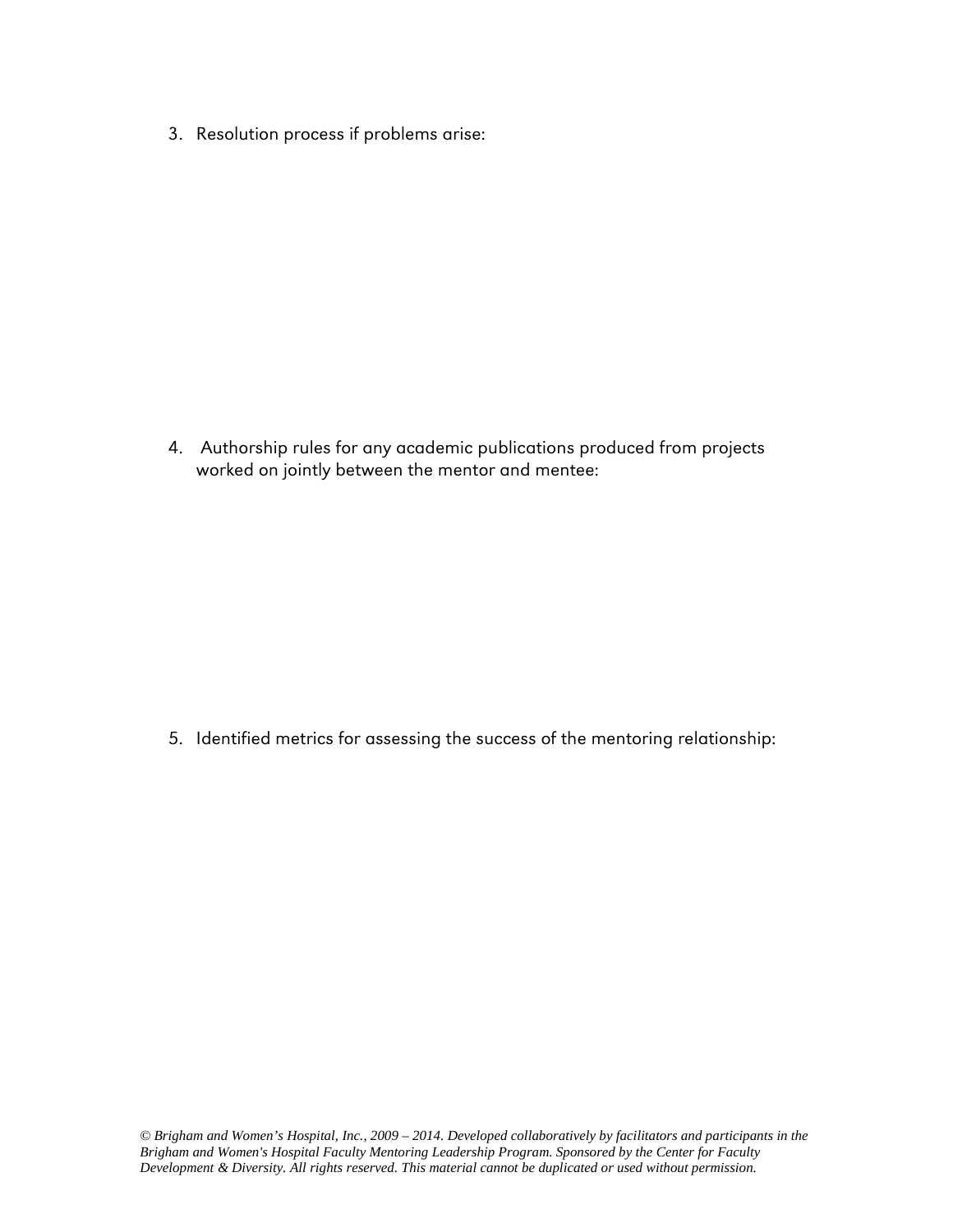# Commitments of the Mentee

| Please click the check box next to the statements that apply. |
|---------------------------------------------------------------|
|---------------------------------------------------------------|

| I agree to uphold the guidelines, expectations, and goals outlined within this<br>agreement in a respectful, ethical, and timely fashion.                                                                                                                                  |
|----------------------------------------------------------------------------------------------------------------------------------------------------------------------------------------------------------------------------------------------------------------------------|
| I acknowledge that I am primarily responsible for my own career development.                                                                                                                                                                                               |
| I will seek regular feedback on my performance.                                                                                                                                                                                                                            |
| I will request a formal evaluation annually.                                                                                                                                                                                                                               |
| I will strive to maintain a relationship with my mentor that is based on trust and<br>mutual respect.                                                                                                                                                                      |
| I will develop a mutually defined research/clinical/educational/career<br>development project (circle all that apply) with my mentor that includes specific<br>goals and timelines.                                                                                        |
| I will perform my research/clinical/educational/career/program development<br>activities (circle all that apply) in line with all relevant Partners Healthcare and<br>Brigham and Women's Hospital policies and understand that I am responsible<br>for my own compliance. |
| I will respect the authorship guidelines stated in this agreement and<br>communicate directly with my mentor if changes are required.                                                                                                                                      |
|                                                                                                                                                                                                                                                                            |
|                                                                                                                                                                                                                                                                            |
|                                                                                                                                                                                                                                                                            |
|                                                                                                                                                                                                                                                                            |
|                                                                                                                                                                                                                                                                            |